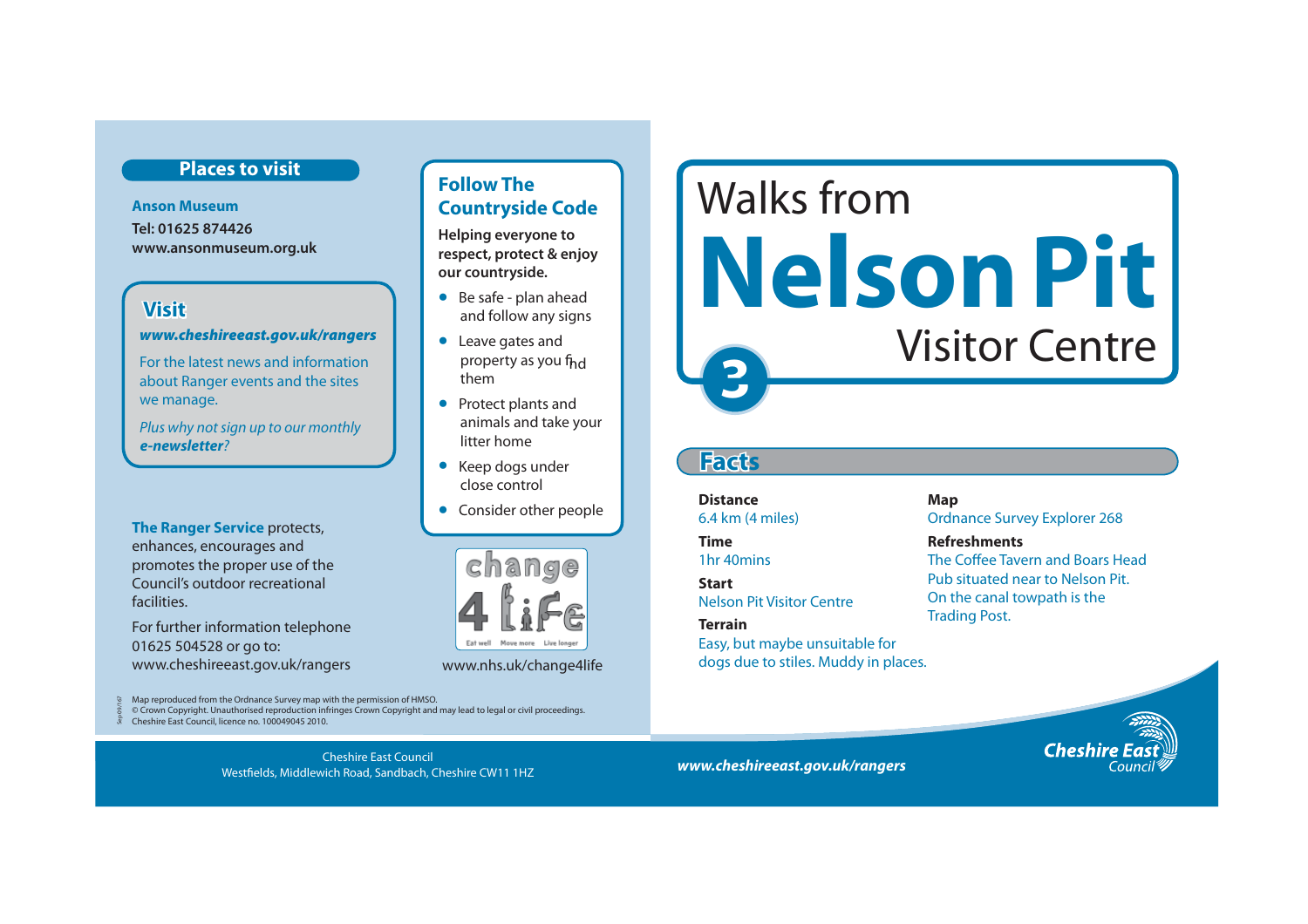**Nelson Pit Macclesfield Canal A Poynton Coppice Higher Poynton** 

### **Introduction**

One of a series of walks from the Nelson Pit Visitor Centre. One of the main features of this walk is Poynton Coppice. The majority of The Coppice is owned by Cheshire East Council and is subject to a ten-year management plan. Selective coppicing enhances the wildlife value of woodland by providing a gradually changing mosaic of structurally diverse vegetation. It benefits many wildlife species, allowing light to get to the woodland floor and greatly increasing the diversity of the layer of vegetation beneath the main canopy of trees. Adjacent to the entrance of the Coppice from the Middlewood Way is a signpost, 'Woodland Walk'. This is a delightful walk and well worth a detour or separate visit.

From Nelson Pit Visitor Centre turn left along the road to join the canal at 4 yards. Walk along the path<br>Mount Vernon Wharf. (north) bordered on both sid

**In 1870 Nelson Pit employed 34 men and boys. The men worked in**  *i***pairs: the 'getter' hacking the coal from the seam and the 'drawer' shovelling it into tubs. The 'getter' earned about £1.95 a week and the 'drawer' £1.10.** 

**1** Turn right and go under the bridge number 15.

- **The Macclesfield Canal was opened in 1831 at a cost of £320,000. A toll was fixed of between one and two old pennies per mile. In its heyday the barges carried coal, stone, bales of cotton and silk. The collieries used fourteen horses to pull coal barges along the canal.**  *i*
- **2 Walk along the towpath heading south passing the large lake on the left.** 
	- **The area of the lake is called 'Wide Hole', and is the result a large subsidence in1888, due to the mining activities around Nelson Pit. Along the towpath you will pass a stone toll mile marker. Removing town names from mile markers was common practice during World War 2 to deter German parachutists!**
- As you reach the metal green **3**  bridge number 16 take a sharp right in front of the bridge and **Route** another sharp right after 3 or (north) bordered on both sides by trees. As you exit from the trees go through the fence and pass Hagg Farm on your left.



**The bridge was originally built for pedestrians with Hagg swing bridge below for cattle and vehicles. The site of the swing bridge is overgrown but clearly visible.** 

**In the 18th century a 'tanner' of leather worked at Hagg Farm. Using oak bark the 'tanner' produced leather for shoemaking and saddlery.**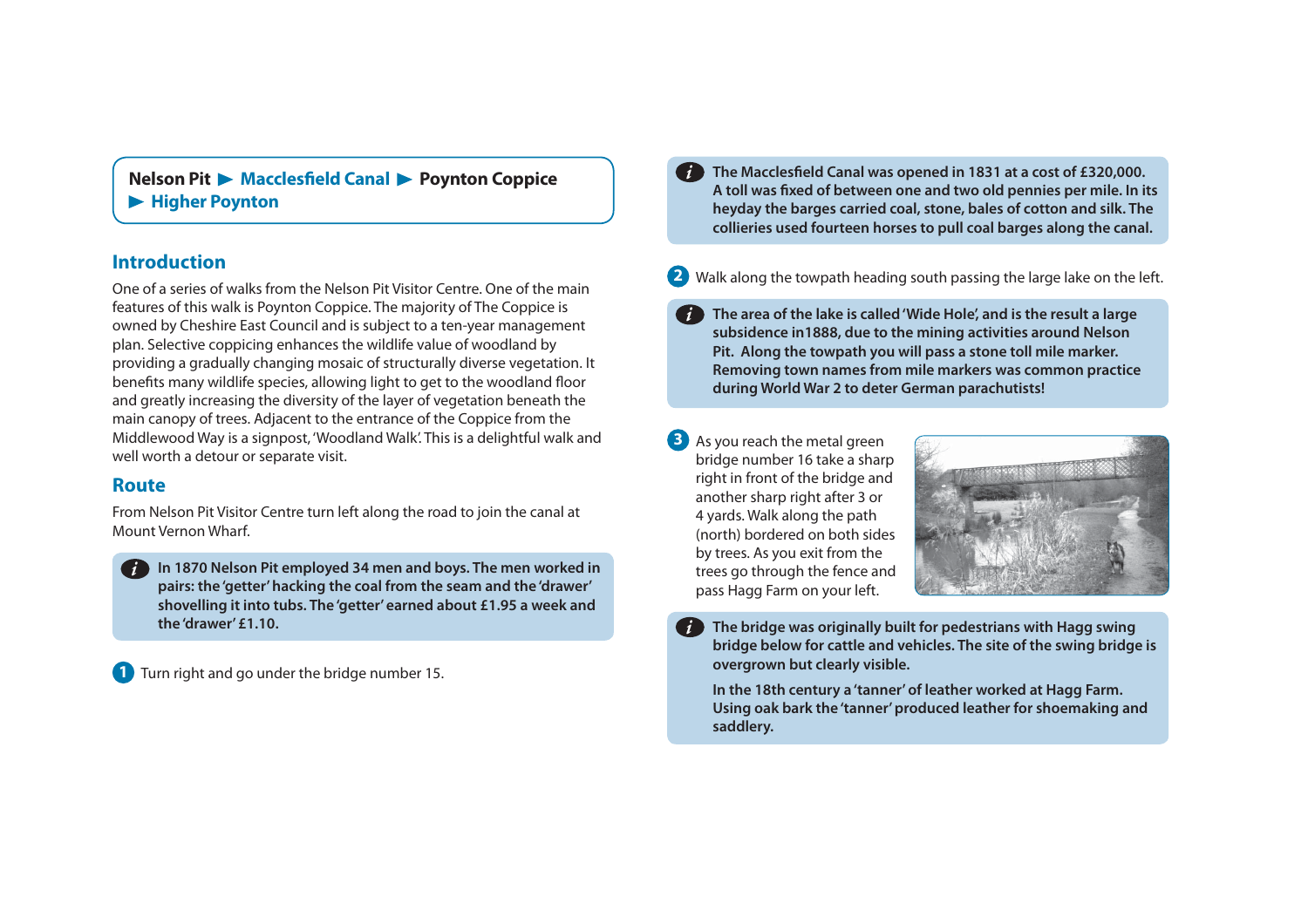**4** About 50 yards past the farm, turn sharp right by the large  $f$ <sub>F</sub> tree, keeping it to your left. Go down the steps and cross the left-hand bridge over the stream. Poynton Brook will now be on your left. Continue through the woods, crossing two small bridges, and up the steps. Continue uphill until you reach the drive to a house (Number 81).

**5**  Turn left, walk a few yards to the main road. Turn left again, pass a telephone box and cross both the road and the Middlewood Way to enter Poynton Coppice. Walk straight ahead into the Coppice (west). Take the top path and pass through a kissing gate. After a few hundred yards you will see a memorial seat on the left. As the path fhishes turn left onto a car width track.

**Poynton Coppice is classed as an ancient semi-natural wood**  *i***because although it has a history of felling it has never been ploughed or used other than as woodland. In 1847, 44 acres of the Coppice were planted with trees by Lord Vernon to provide timber for the mines, and some for sale. Plans to bring a canal through the Coppice for carrying coal were proposed in 1795 but abandoned because of the high cost of construction. During the 1925-6 coal strike the Coppice was felled. Subsequently Alder trees were periodically coppiced to provide materials for the local clog making industry.** 

**6** Continue through a gate. On reaching the second group of houses on the right, turn right onto the public footpath between the houses, next to no5. Before crossing the stile note the direction of the yellow marker.